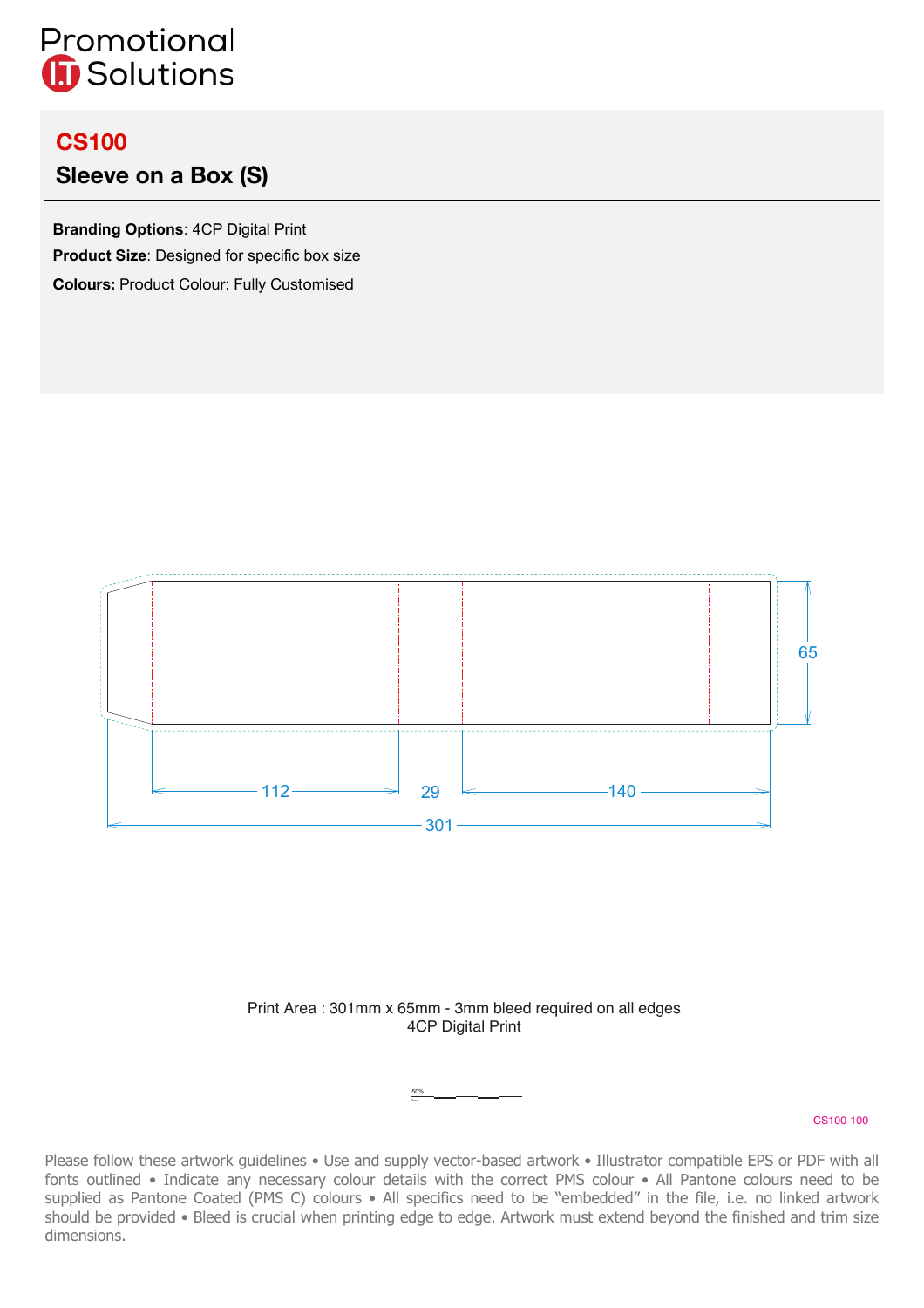# Promotional **G** Solutions

## **CS100**

### **Sleeve on a Box (S)**

**Branding Options**: 4CP Digital Print **Product Size**: Designed for specific box size **Colours:** Product Colour: Fully Customised



### Print Area : 305mm x 101mm - 3mm bleed required on all edges 4CP Digital Print

50%

#### CS100-101

Please follow these artwork guidelines • Use and supply vector-based artwork • Illustrator compatible EPS or PDF with all fonts outlined • Indicate any necessary colour details with the correct PMS colour • All Pantone colours need to be supplied as Pantone Coated (PMS C) colours • All specifics need to be "embedded" in the file, i.e. no linked artwork should be provided • Bleed is crucial when printing edge to edge. Artwork must extend beyond the finished and trim size dimensions.